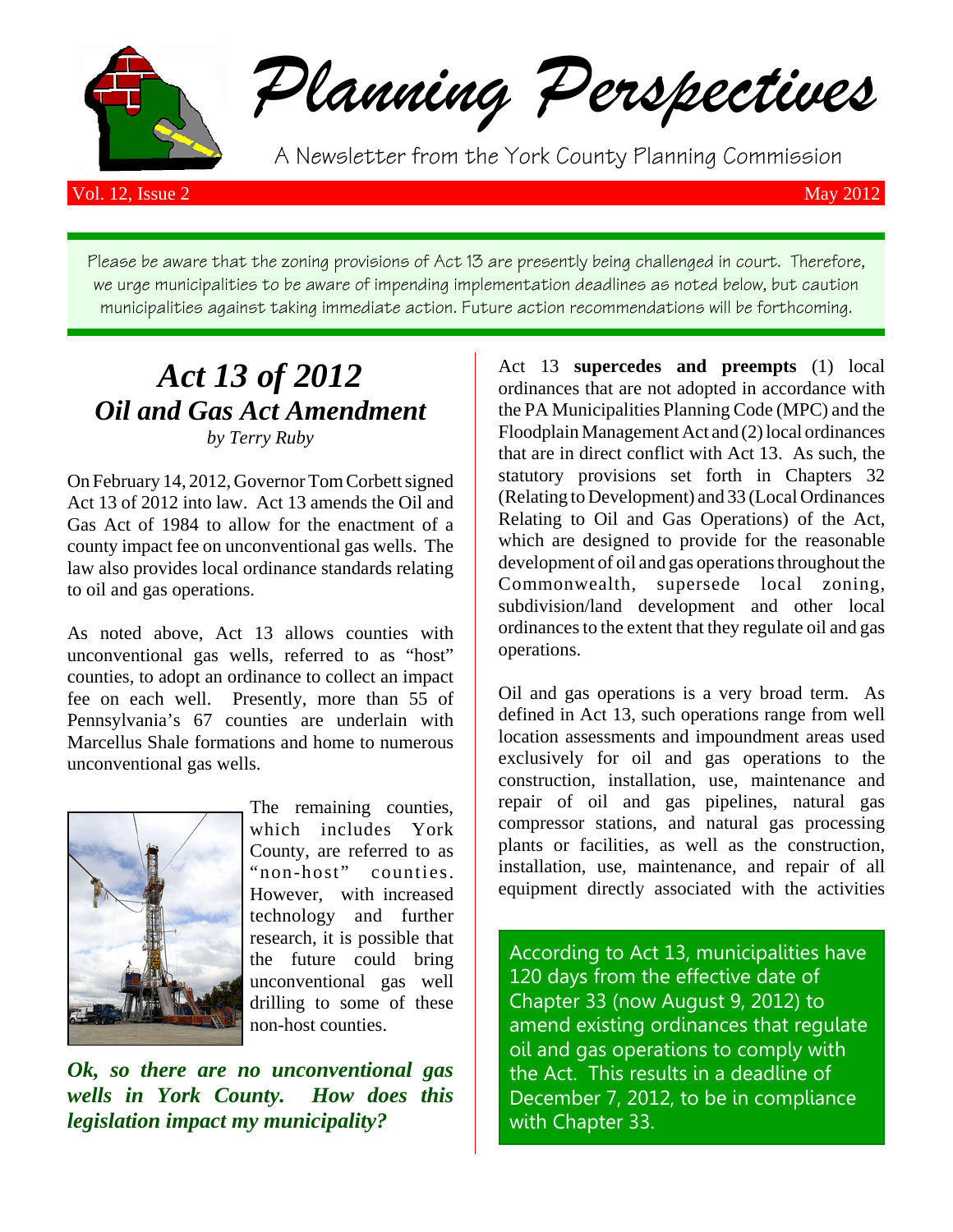listed above. With regard to York County, the activity that is currently most prevalent is the construction, installation, use, maintenance and repair of oil and gas pipelines. However, compressor stations and processing plants/facilities are also potential uses.

## *Thus, what actions does my municipality need to undertake?*

1. If your municipality has enacted any ordinances that regulate oil and gas operations, including but not limited to, zoning and subdivision/land development ordinances, such ordinances **must** be reviewed and, if necessary, amended to be consistent with Chapter 33 of Act 13.

### *OR*

2. If your municipality has an existing zoning ordinance that does **not** currently address oil and gas operations, the ordinance, or any other applicable ordinance, **should** be amended to incorporate the provisions set forth in Chapter 33 of Act 13. Since Act 13 preempts local ordinances, incorporating the provisions will assure awareness of the requirement and protect the municipality from a potential challenge.

In order to allow for the reasonable development of oil and gas operations and to ensure the uniformity of local ordinances throughout the Commonwealth, Chapter 33 requires the following:

#### **Permitted Uses**

! **Well and pipeline location assessment operations,** including seismic testing and related activities, shall be permitted as a use by right in all zoning districts.



**Oil and gas operations,** with the exception of activities at impoundment areas, including compressor stations and processing plants, shall be permitted as a use by right in all zoning districts.

When such oil and gas operations are located in a residential district:

- 1. the outer edge of the well pad shall be at least 300 feet from any existing building;
- 2. the wellhead shall be at least 500 feet from any existing building; and
- 3. all other oil and gas operations, other than pipelines, access roads and security facilities, shall be at least 300 feet from any existing building.

Oil and gas operations **may** be prohibited or permitted only by a conditional use in residential districts if:

- 1. the outer edge of the well pad cannot be placed at least 300 feet from any existing building; and
- 2. The wellhead cannot be placed at least 500 feet from any existing building.
- **Impoundment Areas** used for oil & gas operations shall be permitted as a use by right in all zoning districts, provided the edge of the impoundment area is at least 300 feet from any existing building.
- ! **Natural Gas Compressor Stations** shall be permitted as a use by right in all agricultural and industrial districts, and as a conditional use in all other zoning districts, provided:
	- 1. the compressor station is located at least 750 feet from the nearest existing building; or 200 feet from the nearest lot line, whichever is greater, unless waived by the owner of the nearest building or adjoining lot; and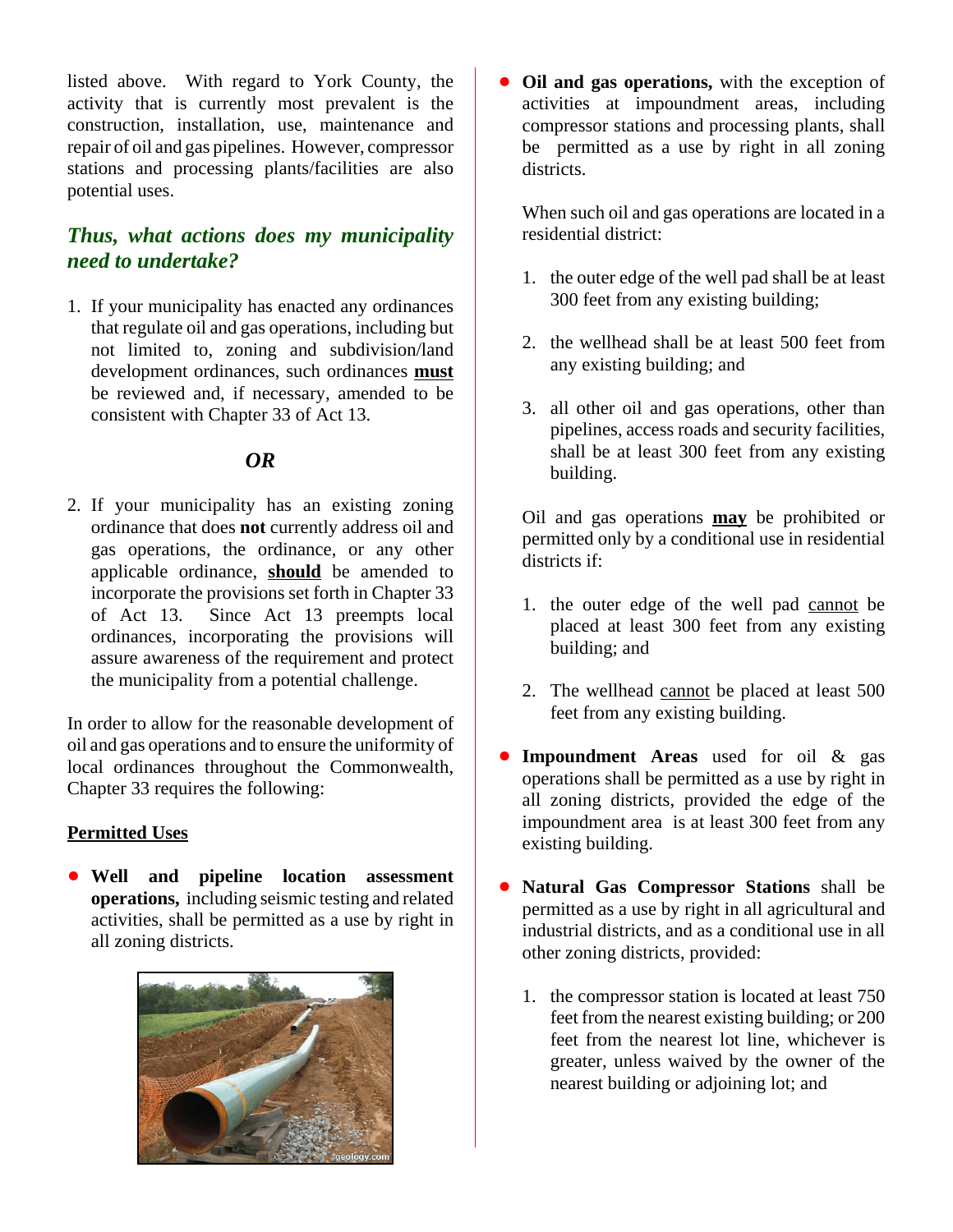- 2. the noise level at the nearest property line does not exceed 60dbA or the federally mandated standard, whichever is less.
- ! **Natural Gas Processing Plants** shall be permitted as a use by right in all industrial districts and as a conditional use in agricultural districts, provided:
	- 1. the processing plant is located at least 750 feet from the nearest existing building or 200 feet from the nearest lot line, whichever is greater unless waived by the owner of the building or adjoining lot; and
	- 2. the noise level at the nearest property line does not exceed 60dbA or the federally mandated standard, whichever is less.

#### **Dimensional and Supplementary Provisions**

- Conditions, requirements or limitations imposed on the construction of oil and gas operations shall not be more stringent than those imposed on other industrial uses in the municipality.
- Conditions, requirements or limitations imposed on the heights of structures, screening and fencing, lighting, or noise related to oil and gas operations shall not be more stringent than those imposed on other industrial uses or other land development with the zoning district where the oil and gas operations are located.
- Setback distances set forth in Chapters 32 and 33 of Act 13 shall not be increased.
- ! If not regulated by Chapters 32 or 33 of the Act, setback distances from structures or other features may be imposed on oil and gas operations provided they are no more stringent than those imposed on other industrial uses within the municipality.
- Conditions or limitations shall not imposed on subterranean operations or hours of operation of compressor stations or processing plants.
- Conditions or limitations shall not be imposed on hours of operation for the drilling of oil and gas

wells or the assembly and/or disassembly of drilling rigs.

• Restrictions on vehicular access routes for overweight vehicles shall be limited to those as authorized under 75 Pa.C.S. (related to vehicles) or the MPC.

#### **Review Period by Municipality**

- ! The review period for **permitted uses** shall not exceed 30 days for complete submissions.
- ! The review period for **conditional uses** shall not exceed 120 days for complete submissions.

#### **Definitions**

The following terms are defined in Act 13 and consideration should be given to including them in your ordinance(s), as applicable, for purposes of interpretation and enforcement:

- ! *Building*  An occupied structure with walls and a roof within which individuals live or customarily work.
- ! *Oil and Gas Operations* The term includes the following:
	- 1. Well location assessment, including seismic operations, well site preparation construction, drilling, hydraulic fracturing and site restoration associated with an oil or gas well of any depth;
	- 2. Water and other fluid storage or impoundment areas used exclusively for oil and gas operations;
	- 3. Construction, installation, use, maintenance and repair of:
		- oil and gas pipelines;
		- natural gas compressor stations; and,
		- natural gas processing plants or facilities performing equivalent functions; and